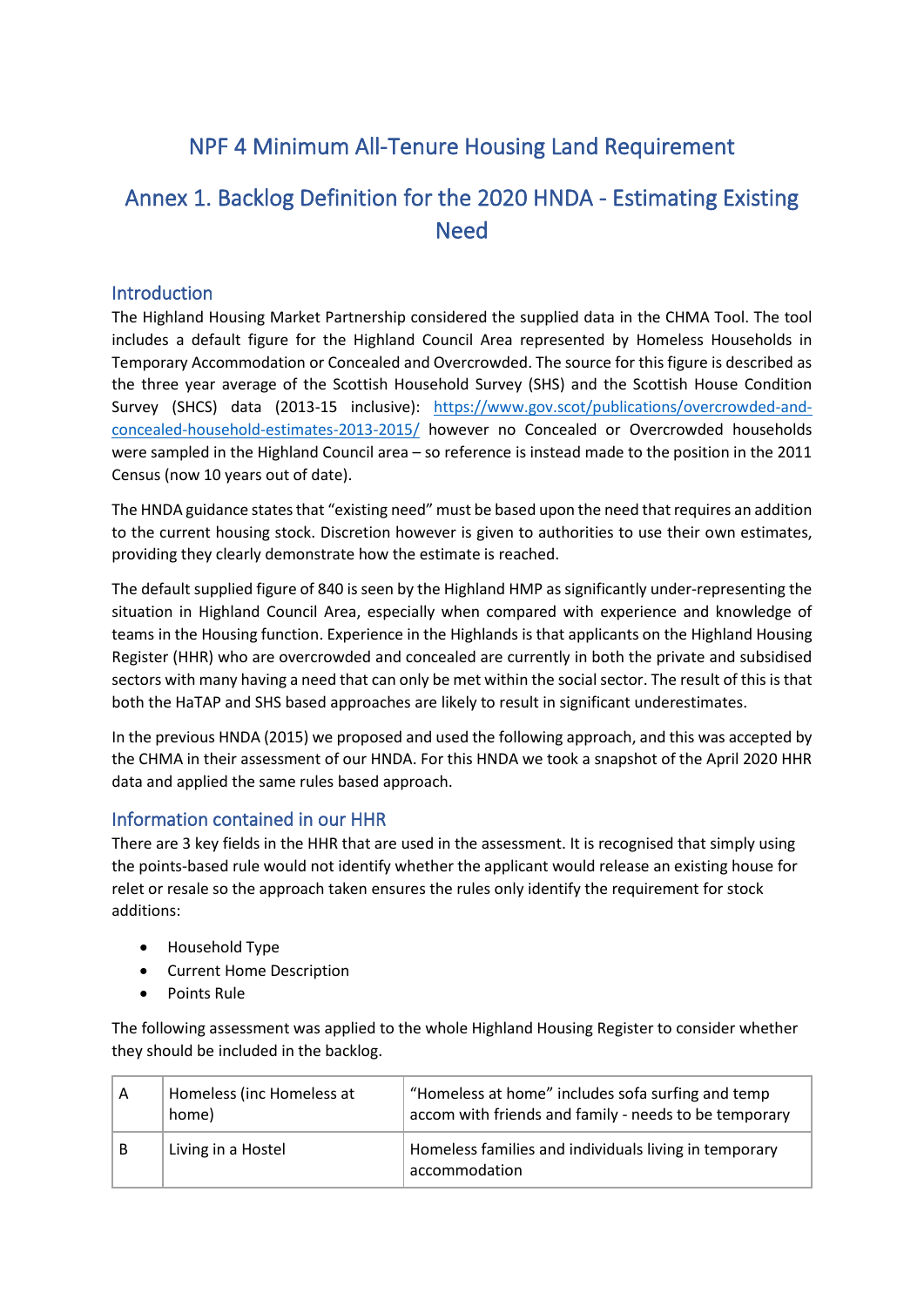|   | Living In a caravan                                                  | Council policy is that this is an unacceptable standard of<br>permanent accommodation                                                       |
|---|----------------------------------------------------------------------|---------------------------------------------------------------------------------------------------------------------------------------------|
| D | Living in Temp accommodation<br>provided By HC or another<br>Council | Equivalent to homeless - these are homeless families<br>and individuals living in temporary accommodation                                   |
| F | Living or lodging with friends                                       | Unacceptable current living accommodation provided<br>as a personal favour. Unlikely to be relet when the<br>individual or family moves out |
| F | Living with parents or relatives                                     | Unacceptable current living accommodation provided<br>as a personal favour. Unlikely to be relet when the<br>individual or family moves out |

Categorisation deliberately excludes those who would release a property when rehoused (e.g. tenants of HHR Landlords) or are part of population churn where numbers will likely remain reasonably constant in future (e.g. hospital or residential care) where number are relatively low.

#### Results

A snapshot taken on April 1<sup>st</sup> 2020 (containing 7396 HHR entries) provides the underpinning data for use in this HNDA. The Highland-wide results are shown below against the reason for inclusion in the existing backlog.

| <b>Reason for Inclusion in Backlog</b> | <b>Highland Council</b><br><b>Area Total</b> |  |  |  |
|----------------------------------------|----------------------------------------------|--|--|--|
| A – Homeless (inc. homeless at home)   | 81                                           |  |  |  |
| B - Living in a Hostel                 | 61                                           |  |  |  |
| C - Living in a Caravan                | 88                                           |  |  |  |
| D - Living in temp. Accommodation      | 655                                          |  |  |  |
| E - Living or Lodging with Friends     | 233                                          |  |  |  |
| F - Living with Friends or Relatives   | 1118                                         |  |  |  |
| ΤΟΤΑL                                  | 2236                                         |  |  |  |

(P:\IandR\HOUSING\HNDA2019\_Collation\NewHHR\Live Apps 01.04.20 25.06.20.xlsx – [RULE\_QUALIFIER]

#### **Components of Backlog by Housing Market Area**

By allocating each HHR entry to their  $1<sup>st</sup>$  Choice of HMA location – the numbers are as follows: (P:\IandR\HOUSING\HNDA2019\_Collation\NewHHR\Live Apps 01.04.20 25.06.20.xlsx – [RULE\_QUALIFIER]

| <b>Reason for Inclusion in</b> | <b>B&amp;S</b> | CA | IN  | LO             | <b>NA</b>      | ER  | <b>MR</b> | <b>RCW</b>  | <b>SL</b> | SU | <b>Total</b> |
|--------------------------------|----------------|----|-----|----------------|----------------|-----|-----------|-------------|-----------|----|--------------|
| <b>Backlog</b>                 |                |    |     |                |                |     |           |             |           |    |              |
| $A -$ Homeless                 | 6              |    | 24  | 15             | 4              | 5   | 6         | $\mathbf 1$ | 20        |    | 81           |
| B - Living in a Hostel         | 6              |    | 41  | $\mathfrak{p}$ | $\mathfrak{p}$ | 1   |           | 4           | 3         | 2  | 61           |
| C - Living in a Caravan        | 11             | 4  | 19  | 19             | 6              | 8   | 5         | 7           | 8         | 1  | 88           |
| $D$ – Living in temp.          | 23             | 9  | 348 | 31             | 29             | 50  | 93        | 8           | 56        | 8  | 655          |
| Accommodation                  |                |    |     |                |                |     |           |             |           |    |              |
| $E -$ Living or Lodging with   | 33             | 16 | 68  | 41             | 5              | 16  | 26        | 11          | 10        | 7  | 233          |
| <b>Friends</b>                 |                |    |     |                |                |     |           |             |           |    |              |
| F - Living with Friends or     | 79             | 61 | 412 | 159            | 56             | 94  | 89        | 39          | 90        | 39 | 1118         |
| Relatives                      |                |    |     |                |                |     |           |             |           |    |              |
| <b>Totals</b>                  | 158            | 90 | 912 | 267            | 102            | 174 | 219       | 70          | 187       | 57 | 2236         |